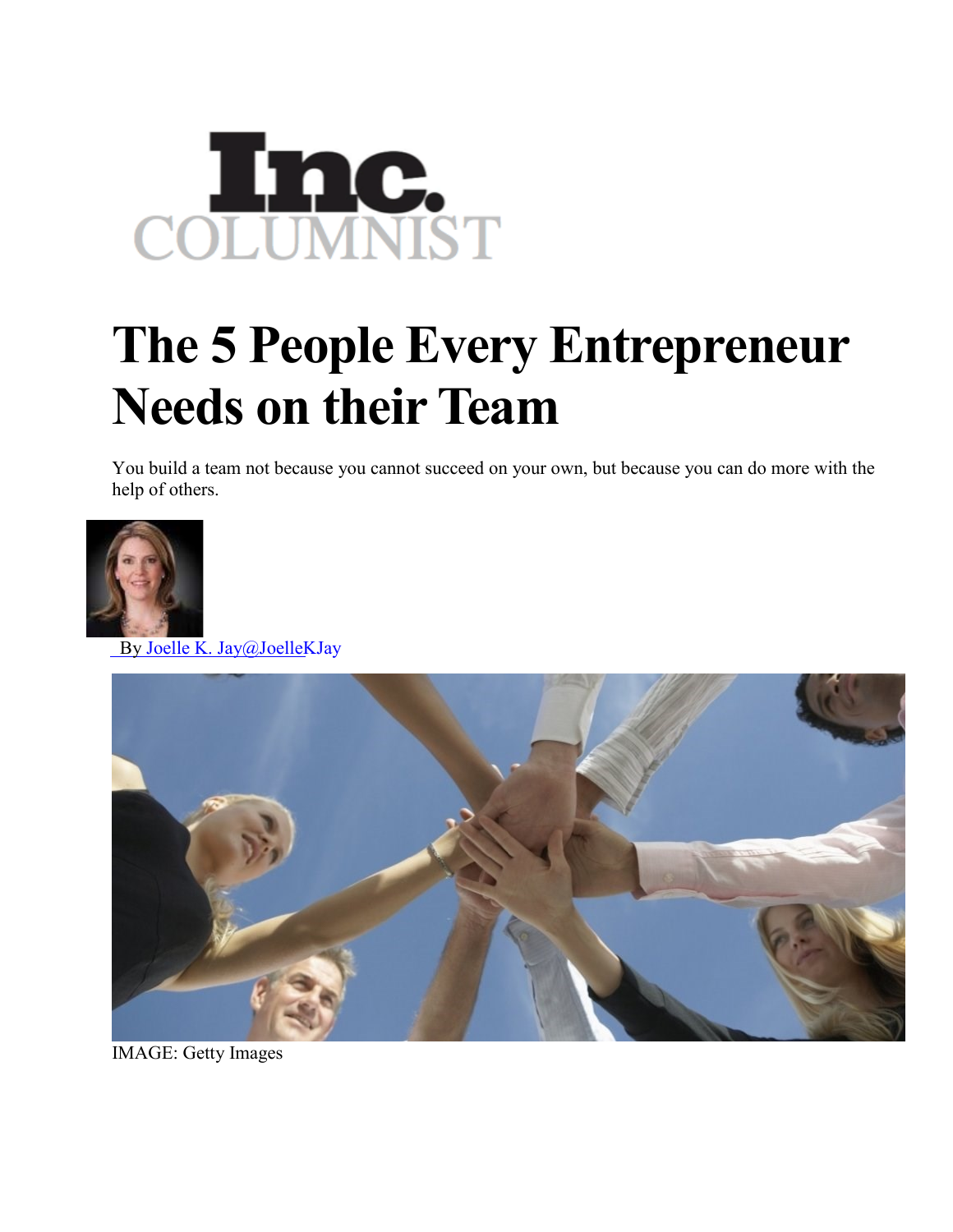Too many entrepreneurs and leaders suffer from Lone Wolf Syndrome. They do everything on their own with little support, making their attempts to excel harder than they have to be. You build a team not because you cannot succeed on your own, but because you can do more with the help of others.

Building your team means identifying the people in your life who are smart, experienced, insightful, perceptive, challenging, and inspirational--and asking them to support you in your success.

By team, I'm not talking about your assistant, your employees, or your vendors. That team helps you get your work done, they exist for the betterment of the business. But what about you, and your vision? This distinction is subtle but key.

Your team should be made up of leadership all-stars: your role models, mentors and inspirations. As members of your personal support team, they are committed to you know matter what your vision, where you work, or what goals you choose. They advise you, champion you, advance you, and elevate you.

So how do you choose which people to include on your personal team?

**Pick someone who compliments your strengths**. Don't just pick people you like--pick people who challenge you, who have complementary strengths that will bring flexibility and balance to the team.

**Pick someone who gives you clarity.** This person is a long-term visionary, skilled in being able to look at the big picture, the picture on the box instead of all the little puzzle pieces, as I said in a [previous column](http://www.inc.com/joelle-k-jay/the-puzzle-method-of-scheduling-your-day.html) on scheduling your day. This way you'll always have someone to remind you of what the ultimate goal is, especially if you're engaging in a difficult decision process.

**Pick someone with laser focus.** To compliment the person mentioned above, choose a teammate with laser focus who can help you make sense of the puzzle pieces that generate the larger picture. This person can help to remind you of your short-term priorities, and keep your productivity levels high.

**Pick someone who thinks outside of the box.** This person is a true creative, someone who doesn't stay within the lines. This person will keep you on your toes in terms of innovation, and help you to see past any obstacles in your path. If you ever feel stuck, this is the teammate who will help you figure out how to get over that fence in front of you.

**Pick someone who provides emotional balance**. Balance, and support as well--the need for emotional support isn't given nearly enough credence in discussions on leadership development. Your personal team will need a presence to keep you balanced and content emotionally.

When I'm coaching professionals on the topic of building a personal support team, I always tell them that when it comes to picking the players, choose advocates, experts and inspirations. Advocates will champion and encourage you, experts will give you the knowledge you need to move ahead, and inspirations are contemporaries that make you want to better yourself. Every one of the five skills mentioned above falls into one of those roles--now it's up to you to find them!

The opinions expressed here by Inc.com columnists are their own, not those of Inc.com.